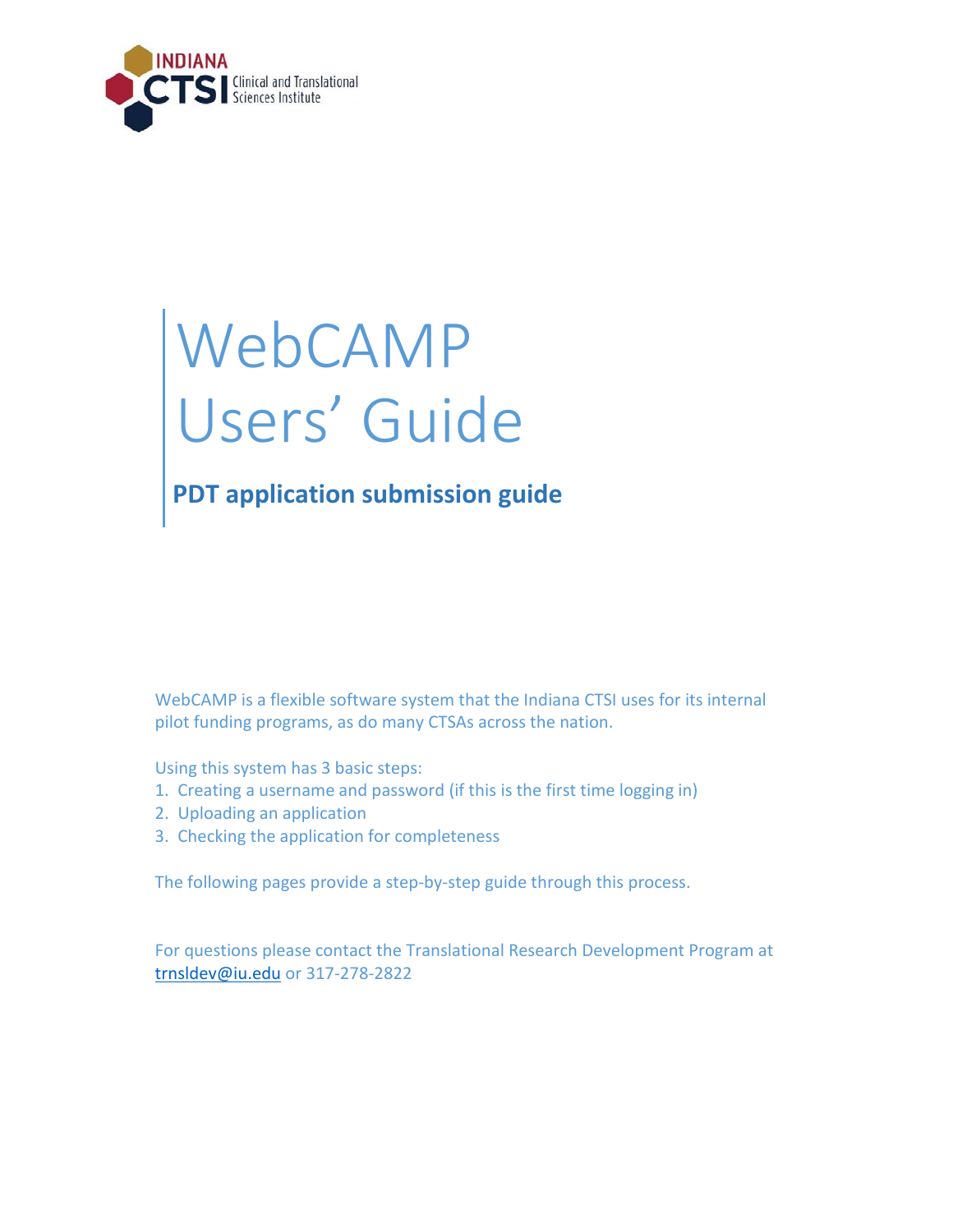

## Table of Contents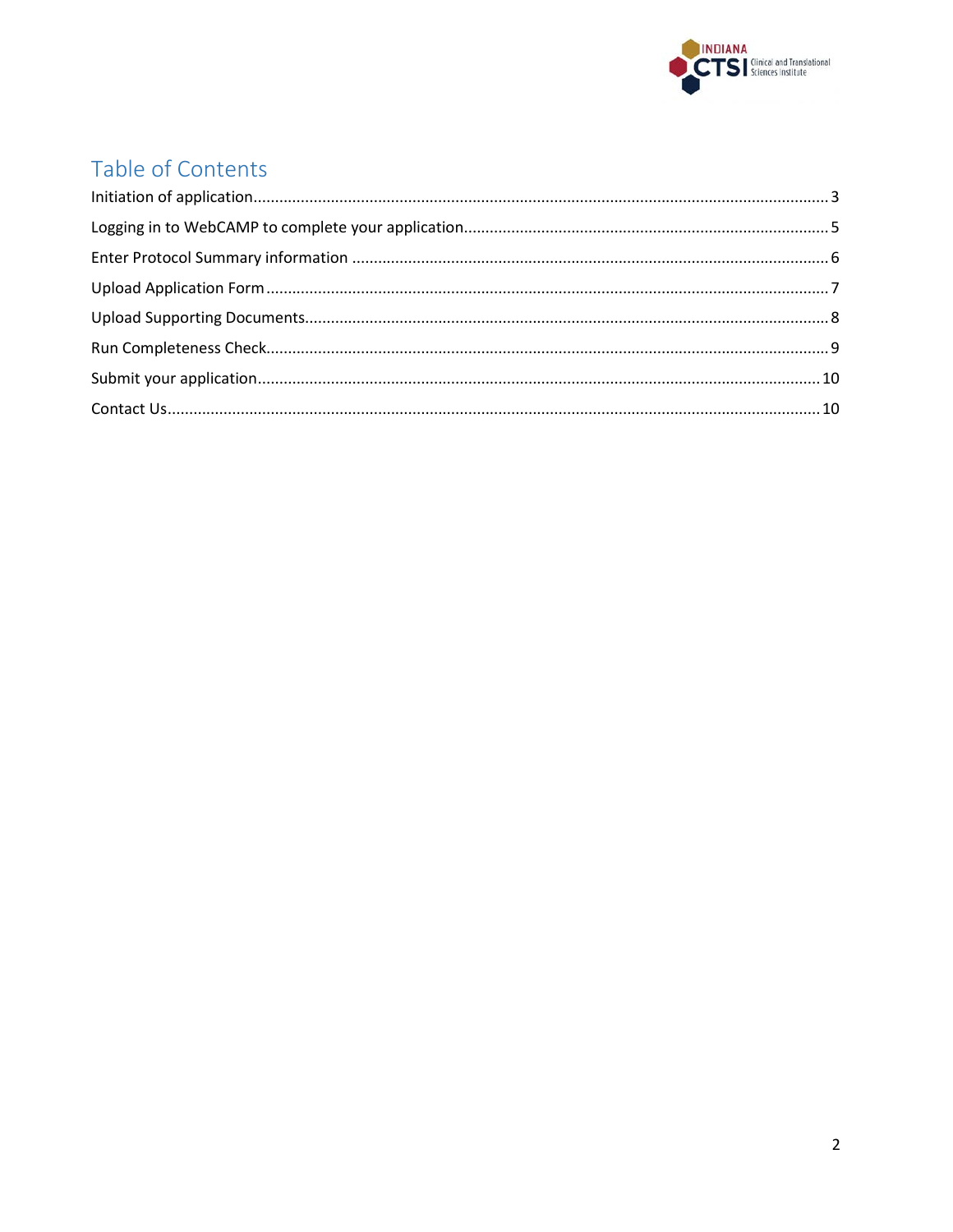

# Instructions

#### <span id="page-2-0"></span>Initiation of application

- 1. Download all the documents you will need for this competition from [https://indianactsi.org/researchers/services-tools/translational-research-development/open](https://indianactsi.org/researchers/services-tools/translational-research-development/open-funding-opportunities/)[funding-opportunities/](https://indianactsi.org/researchers/services-tools/translational-research-development/open-funding-opportunities/)
- 2. Please click on the '**Start a submission**' link for the competition. You will be directed to the Indiana CTSI WebCAMP application site.

|                                                                         | INDIANA Clinical and Translational  |                                                               |          |
|-------------------------------------------------------------------------|-------------------------------------|---------------------------------------------------------------|----------|
|                                                                         | <b>Initiate New Submission:</b>     | <b>Project Development Team (PDT) - Approach 3 (Revision)</b> |          |
| Principal investigator's name:                                          | last                                | first                                                         |          |
| Short name for study (80 chars or<br>less):                             |                                     |                                                               |          |
| Your name (if you are not Principal<br>investigator): $\overline{last}$ |                                     | first                                                         |          |
|                                                                         |                                     |                                                               | Continue |
|                                                                         | Questions? Contact trnsldev@ju.edu. |                                                               |          |

- 3. Fill in your last name, first name, and a short name for your study.
	- If you are submitting the application on behalf of your Principal Investigator, please enter your PI's last and first name in the space provided.
- 4. If you had previously created an account on Indiana CTSI WebCAMP System, the system will recognize you, based on your first and last name. If not, you will be directed to enter basic profile information, as illustrated below.

**NOTE**: When creating an account for the first time, it is strongly encouraged that you use your institutional email address to facilitate registration.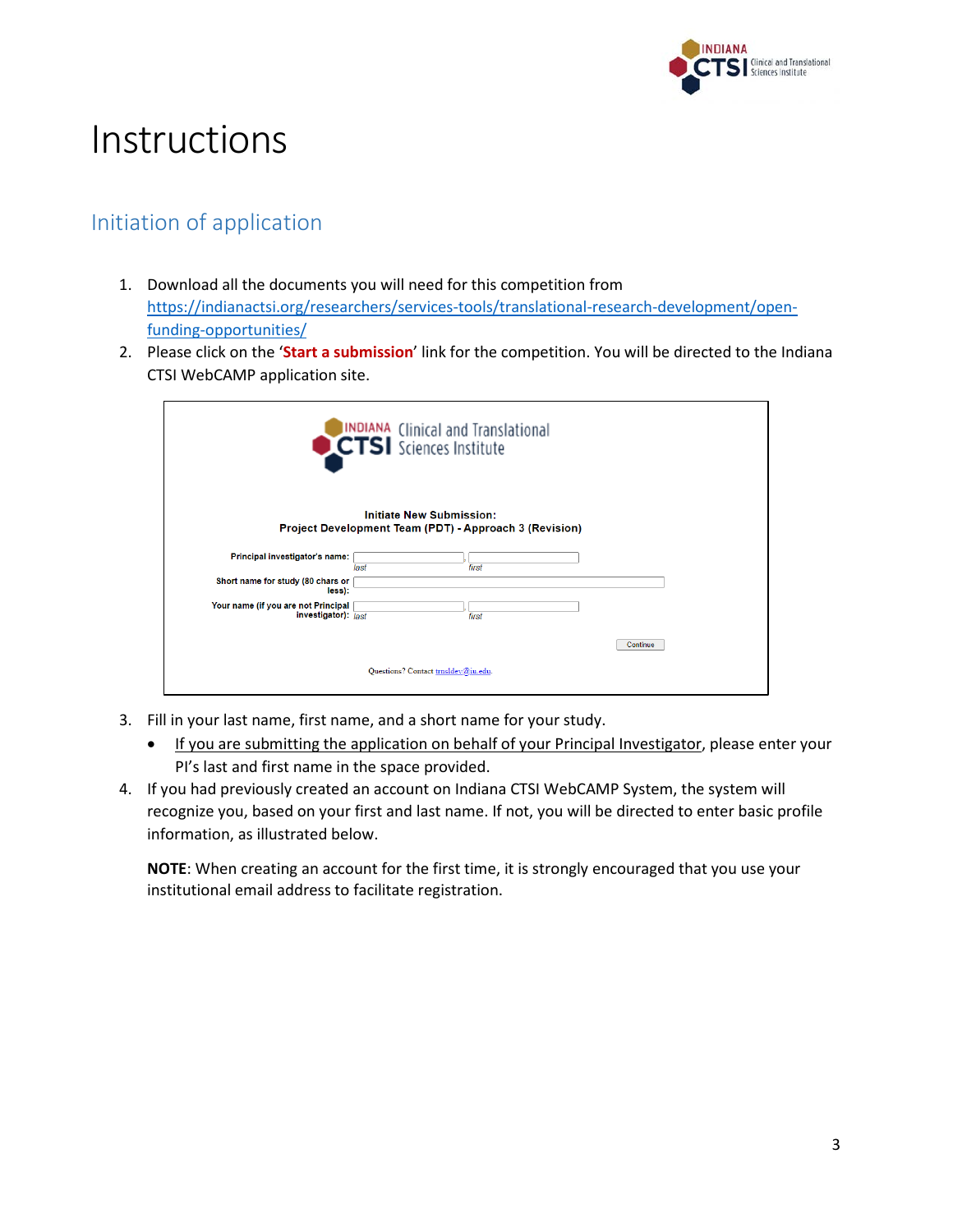

| <b>CITSI</b> Sciences Institute                                                                                                                         |
|---------------------------------------------------------------------------------------------------------------------------------------------------------|
| <b>Initiate New Submission:</b><br><b>Project Development Team (PDT) - Approach 3 (Revision)</b><br>"This is my test ttile"                             |
| The name 'Great, lam' was not found in the current CTSIGrants database.<br>Please click "Continue" to proceed to entering your demographic information. |
| Continue                                                                                                                                                |
| Questions? Contact trnsldev@iu.edu.                                                                                                                     |
|                                                                                                                                                         |

|                                                         | INDIANA Clinical and Translational<br>CTSI Sciences Institute                                                        |          |
|---------------------------------------------------------|----------------------------------------------------------------------------------------------------------------------|----------|
|                                                         | <b>Initiate New Submission:</b><br>Project Development Team (PDT) - Approach 3 (Revision)<br>"This is my test ttile" |          |
|                                                         | Please provide data in all fields, then press Continue.                                                              |          |
| Principal investigator's name: Great, lam               |                                                                                                                      |          |
| <b>Institution or Organization: Indiana University</b>  | v                                                                                                                    |          |
| If other, specify:                                      |                                                                                                                      |          |
|                                                         | <b>Department: Department of Pediatrics</b>                                                                          |          |
| <b>Academic Title or Job Title: Assistant Professor</b> |                                                                                                                      |          |
|                                                         | Phone: 317-999-9999                                                                                                  |          |
|                                                         | E-mail: trnsldev@iu.edu                                                                                              |          |
|                                                         |                                                                                                                      | Continue |
|                                                         | Questions? Contact trnsldev@ju.edu.                                                                                  |          |

5. Next, please choose a password for your account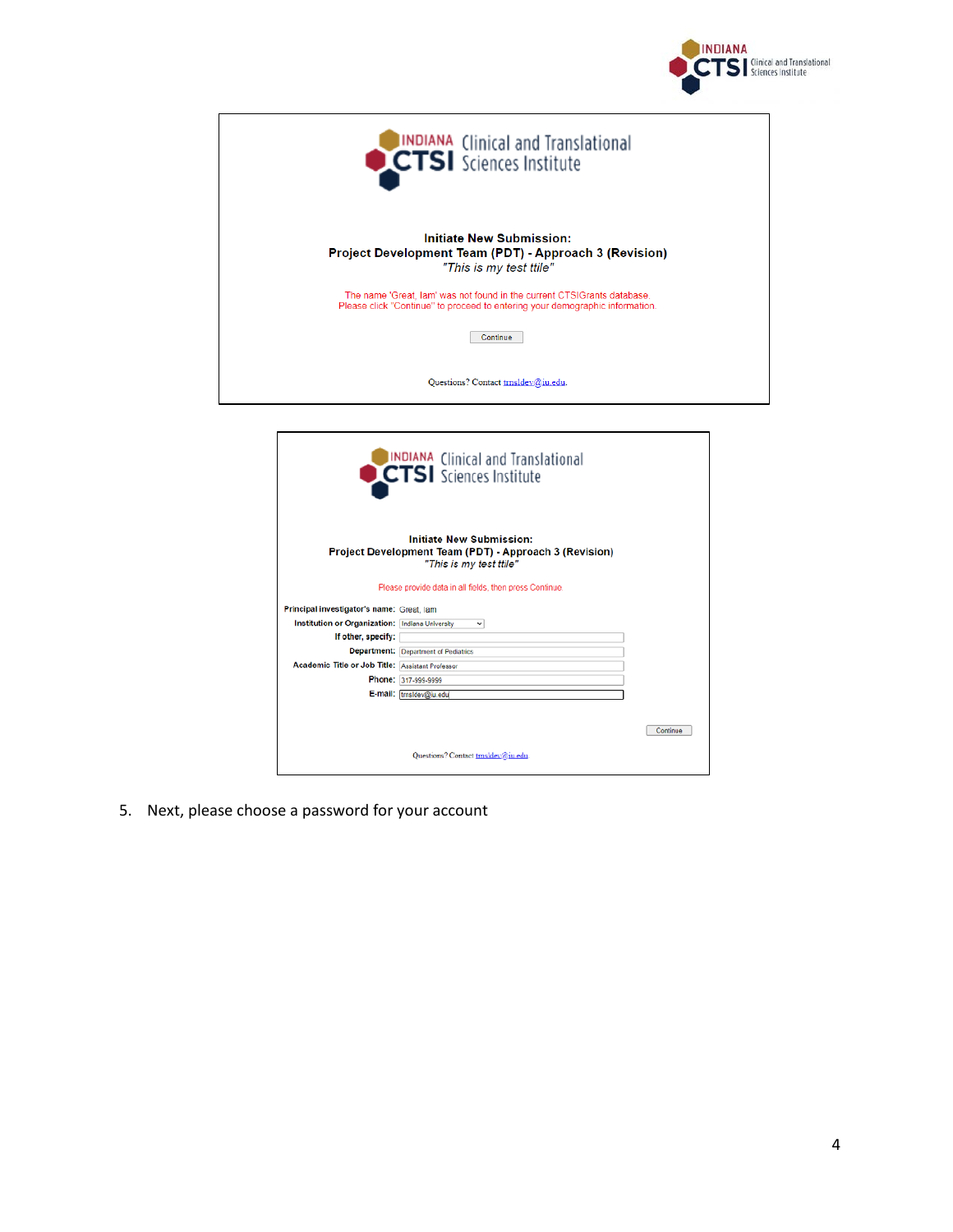| <b>INDIANA</b> |                               |
|----------------|-------------------------------|
|                | <b>TSI</b> Sciences Institute |

| INDIANA Clinical and Translational                                                                                                                                                                           |
|--------------------------------------------------------------------------------------------------------------------------------------------------------------------------------------------------------------|
| <b>Initiate New Submission:</b><br>Project Development Team (PDT) - Approach 3 (Revision)<br>This is my test ttile                                                                                           |
| It looks as if you have not previously used the CTSIGrants application and review system (ePAR). Please<br>provide a password that will be used for future access to this system to submit your application: |
| Password:                                                                                                                                                                                                    |
| <b>Re-Type Password:</b>                                                                                                                                                                                     |
| Passwords are case-sensitive.<br>DON'T FORGET TO MAKE A NOTE OF YOUR CHOSEN PASSWORD AS YOU WILL NEED IT TO LOG INL<br>Continue                                                                              |
| Questions? Contact trnsldev@iu.edu.                                                                                                                                                                          |
|                                                                                                                                                                                                              |

**6.** Your application is now initiated. You will receive an email from WebCAMP with a unique URL. **Please click on the URL to confirm your email and activate your account:**

|                                                                                                                                                                                                                                                                                                                                                                                                                                                                                                                                                                                                  | - L |
|--------------------------------------------------------------------------------------------------------------------------------------------------------------------------------------------------------------------------------------------------------------------------------------------------------------------------------------------------------------------------------------------------------------------------------------------------------------------------------------------------------------------------------------------------------------------------------------------------|-----|
| icreate@iu.edu                                                                                                                                                                                                                                                                                                                                                                                                                                                                                                                                                                                   |     |
| Thank you for your interest in the CTSIGrants. You can log into the CTSIGrants's electronic protocol authoring and review system (ePAR) by pasting the following link into your<br>browser's address bar: https://webcamp.iusm.iu.edu/WebCAMP/SourceCode/Login.cfm?loginkey=WHMPJLKFMJ Note that ePAR can be used with the following browsers: Internet<br>Explorer version 5.5 or later, Firefox (Windows or Mac) and Safari (Windows or Mac). When logging in, you will be required to provide your last name, first name, and the password you<br>selected when completing the current forms. |     |

#### <span id="page-4-0"></span>Logging in to WebCAMP to complete your application

7. Please select 'Indiana CTSI Grants' for the center, enter your last name, first name and password for your account on the login page. Your account is now activated.

NOTE: You may stop and return to your application at any time before you submit.

#### **To return to your application (once your account is activated) use this url:**

<https://webcamp.iusm.iu.edu/WebCAMP/SourceCode/Login.cfm>

| Center:          |           | Indiana CTSI Grants              |
|------------------|-----------|----------------------------------|
| Session timeout: | 20        | minutes                          |
|                  |           | V Save user info across sessions |
| Last name:       | Applicant |                                  |
| First name:      | Grant     |                                  |
| Password:        |           |                                  |
|                  |           | Continue                         |

8. After successfully logging in, you will be directed to a page with a link to Protocol Authoring & Review (ePAR). Please click on it to complete your application.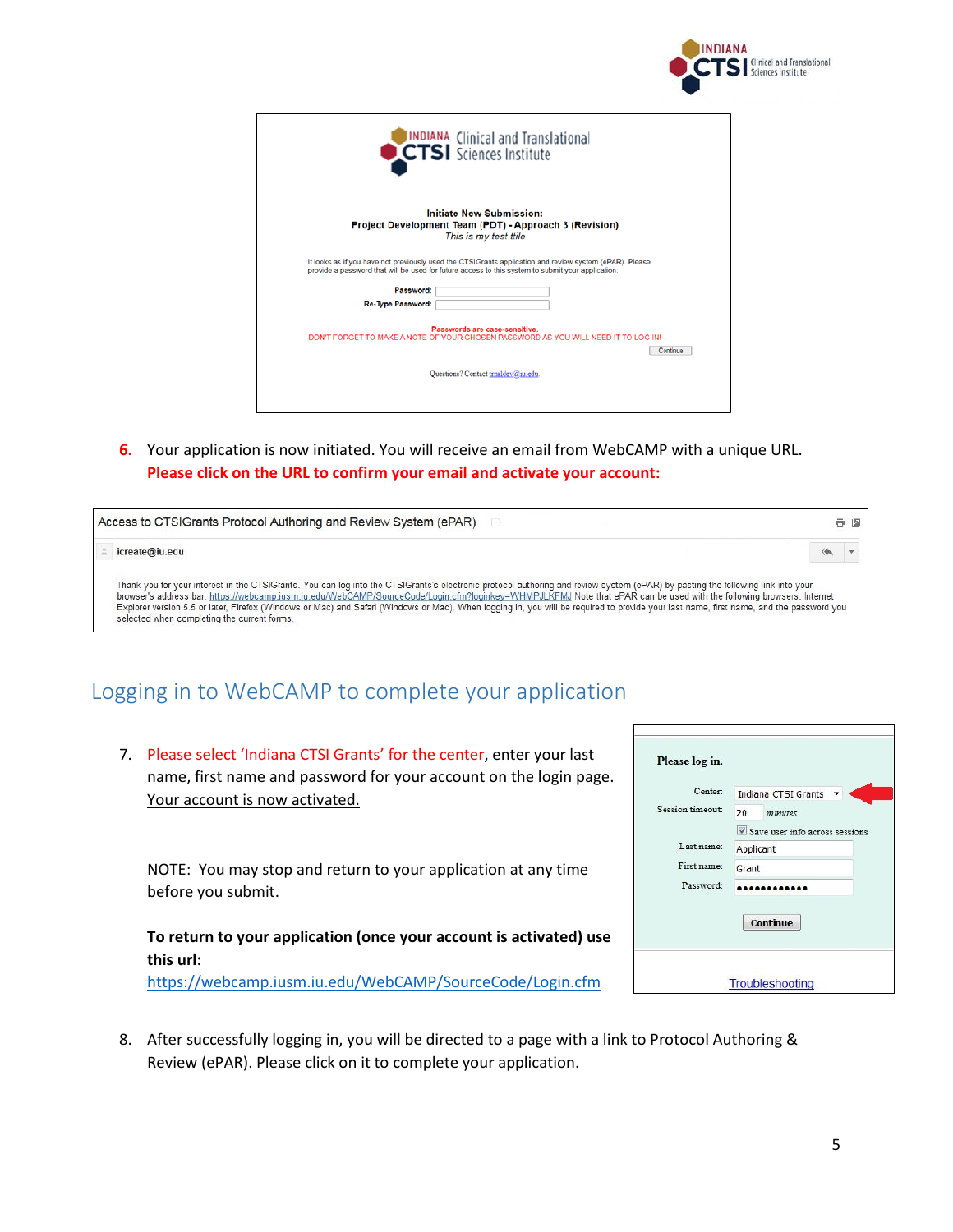

| VebCAMP v.6.0a o<br>Indiana CTSI Grants |                               |                |                          |                                                                                                                                                      |                   |                             |
|-----------------------------------------|-------------------------------|----------------|--------------------------|------------------------------------------------------------------------------------------------------------------------------------------------------|-------------------|-----------------------------|
| Setup                                   | <b>Application and Review</b> | ation Tracking | <b>Outcomes Tracking</b> | Reporting                                                                                                                                            | <b>User Tools</b> | <b>Administrative Tools</b> |
|                                         |                               |                |                          | <b>Welcome to WebCAMP 6!</b><br>Please select an option by hovering over the menu above.<br>Click here to learn more about this new WebCAMP version. |                   |                             |

9. The ePAR window will list all your applications. Click on the hyperlinked application title, indicated by a red arrow below:

| lo. Test? | <b>Created by</b><br>Admin? | <b>T0-T4</b><br><b>Stage</b> | <b>Principal</b><br><b>Investigator/Applicant</b> | Investigator<br>Institution(s)      | <b>Primary</b><br><b>Contact</b> | <b>Application Type</b>                                   | <b>Creator of</b><br><b>Protocol</b>                             |                                                     | <b>previated Title</b>                                  | <b>Application</b><br><b>Status</b> | <b>Current</b><br><b>Project/Program Status</b><br>(if approved) |
|-----------|-----------------------------|------------------------------|---------------------------------------------------|-------------------------------------|----------------------------------|-----------------------------------------------------------|------------------------------------------------------------------|-----------------------------------------------------|---------------------------------------------------------|-------------------------------------|------------------------------------------------------------------|
|           |                             |                              | Great. Iam<br>trnsIdev@iu.edu                     | PI/Co-PI<br>- IU<br>Other<br>(none) | (not)<br>specified)              | Project Development Team (PDT) -<br>Approach 3 (Revision) | Great, Iam<br>trnsIdev@iu.edu<br><i>(initiated</i><br>8/28/2020) | This is my test ttile (2203)<br>[Cancel] [Download] | [View/Edit] [Del] [Print] [Reviews] [Inactivate] [Copy] | 1n<br>development                   | N/A                                                              |

10. Your application will now be opened in a browser window. It will display your application status.



#### <span id="page-5-0"></span>Enter Protocol Summary information

11. Please click on the Protocol Summary page (link on the left of the page) to enter the proposal title and abstract.

On this page you will enter the Full Title, the Abstract, and any administrators/staff who will need access to this application.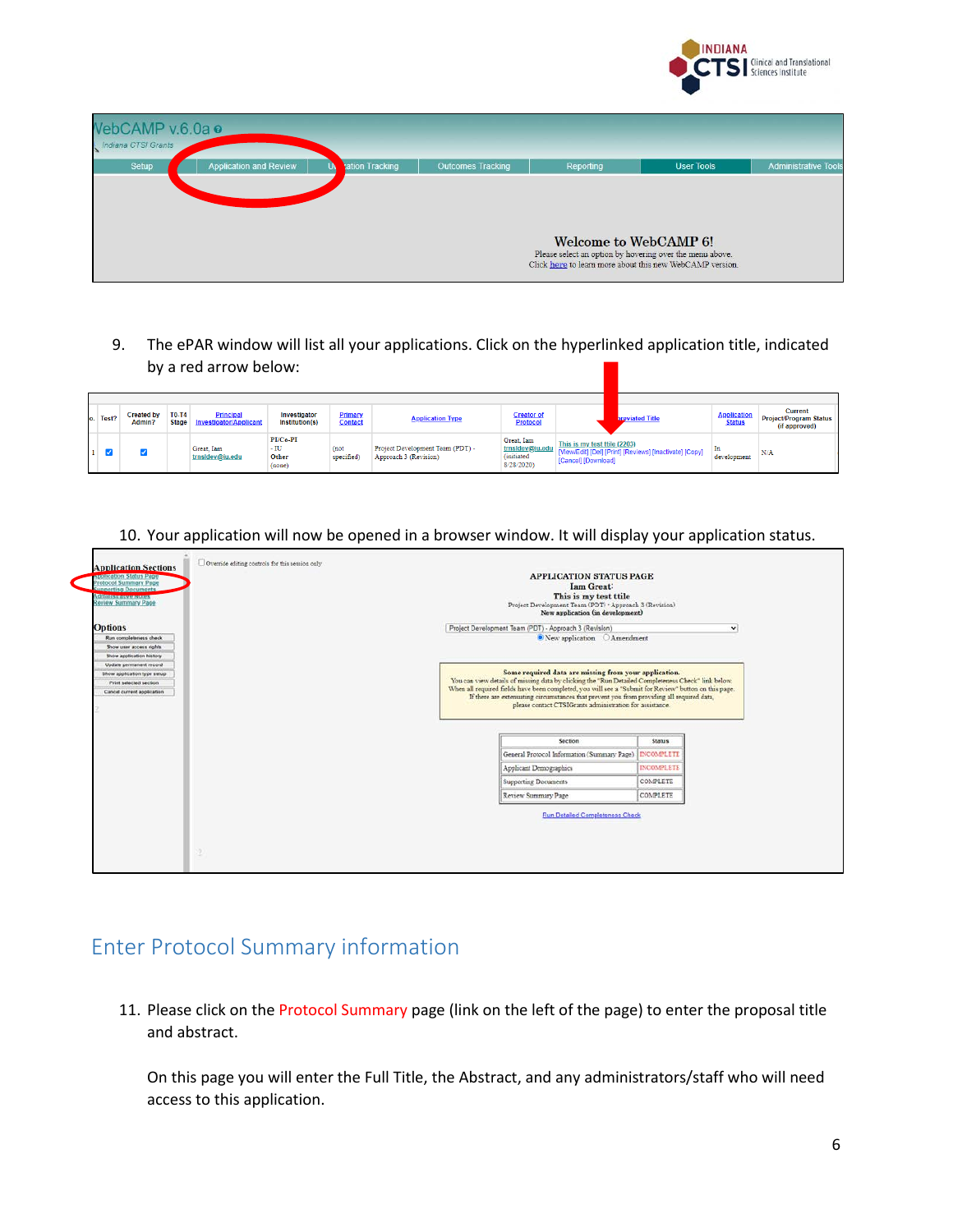

You will also answer additional questions about the PI and the project.

12. REMEMBER to click on Save Changes button once you have entered information on the Protoc Summary page-

| <b>Application Sections</b>                                                                                                                                                                             | Overside editing controls for this session only                                                                                                                 |                                               |                                                                                                                                                                                                                                                                                 |                                       | Close                                                                       |
|---------------------------------------------------------------------------------------------------------------------------------------------------------------------------------------------------------|-----------------------------------------------------------------------------------------------------------------------------------------------------------------|-----------------------------------------------|---------------------------------------------------------------------------------------------------------------------------------------------------------------------------------------------------------------------------------------------------------------------------------|---------------------------------------|-----------------------------------------------------------------------------|
| collication Status Page<br>speeching Documents<br>Idministrative Notes<br><b>textex Summary Page</b><br><b>Options</b><br>Run completeness check<br>Show user access rights<br>Show application history | <b>INITIATOR OF APPLICAT</b><br>Im Great, Assistant Professor [change]                                                                                          |                                               | PROTOCOL SUMMARY PAGE<br><b>Iam Great:</b><br>This is my test ttile<br>Project Development Team (PDT) - Approach 3 (Revision)<br>New application (in development)                                                                                                               |                                       | Last mod by T Research on 8/28/20 at 4:01PM.<br>Cancel changes Save changes |
| Update permanent record<br>Show application type setup<br><b>Print salested section</b><br>Cancel current application                                                                                   | PRIMARY CONTACT P<br>specified) [Specify]<br>PI ORCID ID:<br>1 Mars Info                                                                                        |                                               |                                                                                                                                                                                                                                                                                 |                                       |                                                                             |
|                                                                                                                                                                                                         | KEYWORDS (max 30 characters each)                                                                                                                               |                                               |                                                                                                                                                                                                                                                                                 |                                       |                                                                             |
|                                                                                                                                                                                                         | BRIEF NAME: This is my best this<br>FULL TITLE:                                                                                                                 |                                               |                                                                                                                                                                                                                                                                                 |                                       |                                                                             |
|                                                                                                                                                                                                         | <b>Abstract:</b>                                                                                                                                                |                                               |                                                                                                                                                                                                                                                                                 |                                       |                                                                             |
|                                                                                                                                                                                                         |                                                                                                                                                                 |                                               |                                                                                                                                                                                                                                                                                 |                                       |                                                                             |
|                                                                                                                                                                                                         | Word count limit: 500<br><b>INVESTIGATORS</b><br>Change lead ?<br>add other P()<br>add ddia                                                                     |                                               |                                                                                                                                                                                                                                                                                 |                                       | Current word count: 0                                                       |
|                                                                                                                                                                                                         | Action<br>Role<br>Name<br>Degree(s)                                                                                                                             | Current Institution<br>Department<br>Division | Table<br>Area of Expertise For This Project                                                                                                                                                                                                                                     | <b>Basic/Clinical</b><br>E-Mail/Phone | eRA Commons Username<br>Status at Study Initiation<br>More Info             |
|                                                                                                                                                                                                         | Lead PI<br><b>Creat</b> , Iam<br>Indiana University                                                                                                             | Department of Pediatrics                      | <b>Assistant Professor</b>                                                                                                                                                                                                                                                      | tradden@is.edu<br>317.000.0000        |                                                                             |
|                                                                                                                                                                                                         | OTHER CONTRIBUTORS STAFF Man into<br>ladd other core<br>None specified.<br>ADMINISTRATORS AND OTHERS NEEDING ACCESS MEETING<br><b>ABCAST</b><br>None specified. |                                               |                                                                                                                                                                                                                                                                                 |                                       |                                                                             |
|                                                                                                                                                                                                         | ADDITIONAL PDT PROJECT INFORMATION                                                                                                                              |                                               | 1. Does This Project Have a Basic AND Clinical P17 O Yes @ No 1881-defined<br>2. Planned Grant Submission Date: More Into<br>3. Review PDT (TBD by program staff - Do Not Enter): More into<br>4. Review PDT # (TBD by program staff - Do Not Enter): More into<br>user-defined | v ster-defined                        | user-defined                                                                |
| $\overline{\phantom{a}}$                                                                                                                                                                                | ADDITIONAL PI INFORMATION FOR PDT                                                                                                                               |                                               | user defined<br>1. Number of Years at Current Faculty Rank:<br>2. What is your scientific expertise (minimum 3 keywords)<br>3. Faculty Mentor: More inf<br>4. Mentoring Committee: More Info<br>user-defined                                                                    |                                       | user-defined<br>user-defined                                                |

#### <span id="page-6-0"></span>Upload Application Form

1. Next, click on the Supporting Documents link on the left.

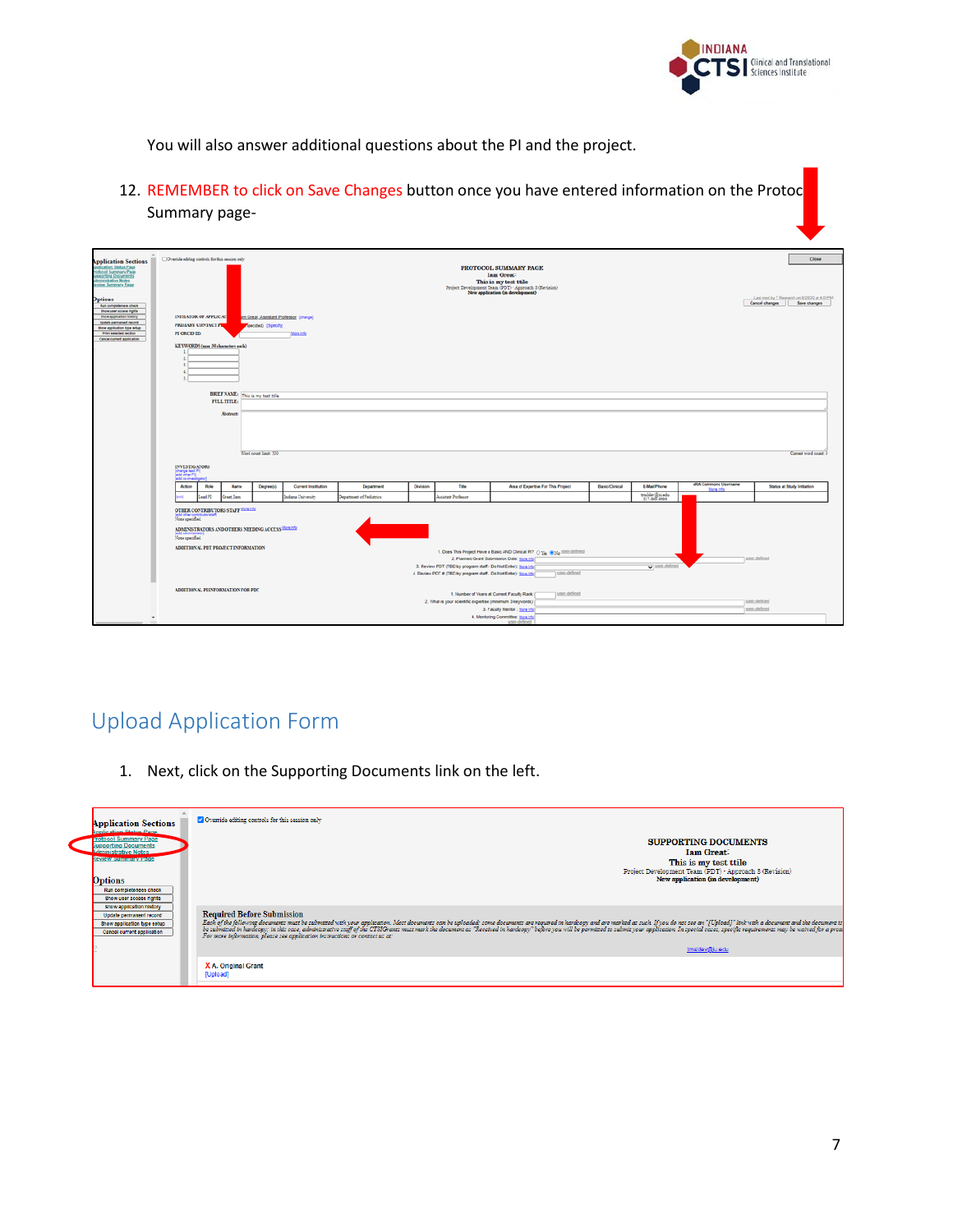

2. To upload the requested documents, click on the Upload button. A new window will open to allow you to select a file from your computer. PLEASE NOTE WHICH FILE TYPES ARE SUPPORTED. MOST REQUEST PDFS OR WORD DOCUMENTS.

| <b>Application Sections</b>                                                                                                                      | CO versile adring controls for this session only                                                                                                                                                                                                                                      | Close                                         |
|--------------------------------------------------------------------------------------------------------------------------------------------------|---------------------------------------------------------------------------------------------------------------------------------------------------------------------------------------------------------------------------------------------------------------------------------------|-----------------------------------------------|
| concellon Matus Page<br><b><i><u>International Page</u></i></b><br>weeding Documents<br><b>Resista Bullet Notes</b><br><b>Index Service Page</b> | <b>SUPPORTING DOCUMENTS</b><br>Iam Great:<br>This is my test ttile<br>Protect Development Team (PDT) - Approach 3 (Bevince)<br>New application (in development)                                                                                                                       | <b>Ellist</b>                                 |
| <b>Run completeness check</b><br>Show user access rights<br><b>Show application tratory</b>                                                      |                                                                                                                                                                                                                                                                                       | Last year lot T Research on \$2520 at 4 17PM. |
| <b>Update parmanent record</b><br>Show application type setup<br>Cantal current application                                                      | $\mathbf{R}$<br>d Before Submission<br>the special department of the control of the control of the control of the control of the control of the control of the control of the control of the control of the control of the control of the control of the control of t<br>transmitted. |                                               |
|                                                                                                                                                  | X.A. Original Grant<br>3.lpinadi                                                                                                                                                                                                                                                      | Not yet received                              |
|                                                                                                                                                  | X B. Revewers' Comments / Summary Statements<br>(Mpload)                                                                                                                                                                                                                              | Not yet received                              |
|                                                                                                                                                  | X.C. Preliminary Response to Reviewers' Comments More Info<br>Supresett                                                                                                                                                                                                               | Not yet received                              |
|                                                                                                                                                  | X D. Draft Introduction for the Resubmission More Info<br><b>Lipicad</b>                                                                                                                                                                                                              | Not yet received                              |
|                                                                                                                                                  | X E. Revised Specific Aims More Info<br>(Upload)                                                                                                                                                                                                                                      | Not yet received                              |
|                                                                                                                                                  | X F. Pilot Funding Budget and Justification Mart Http<br>(Upload)                                                                                                                                                                                                                     | Not yet received                              |
|                                                                                                                                                  | X G. Pilot Study Aim(s), Experimental Approach, and Study Timeline Militi 10<br>(Moldad)                                                                                                                                                                                              | Not yet received                              |
|                                                                                                                                                  | X H. Pl Blosketch<br><b>Outplicated:</b>                                                                                                                                                                                                                                              | Not yet received                              |
|                                                                                                                                                  | X 1. Other Key Personnel Siosketch<br><b>Sacksad</b>                                                                                                                                                                                                                                  | Not yet received                              |
|                                                                                                                                                  | X J. Other Key Personnel Biosketch<br>(Lipload)                                                                                                                                                                                                                                       | Not yet received                              |
|                                                                                                                                                  | Other Supporting Documents<br>The way periode below any documents you revender relevant to the current application.                                                                                                                                                                   |                                               |
|                                                                                                                                                  | <b>Udd a document</b>                                                                                                                                                                                                                                                                 |                                               |

3. Once uploaded, the requested document form will bear a green tick, and the status will be changes from 'Not yet received' to 'Uploaded'.

### <span id="page-7-0"></span>Upload Supporting Documents

- 4. If you wish to upload other supporting documents, click on [Add a document] link seen in the Other Supporting Documents section and repeat the process
- 5. Enter a descriptive name for your supporting document

| Script Prompt:                                       | OK     |  |
|------------------------------------------------------|--------|--|
| Please type a descriptive name for the new document: | Cancel |  |

6. Upload the supporting document by clicking on the Browse button and selecting your document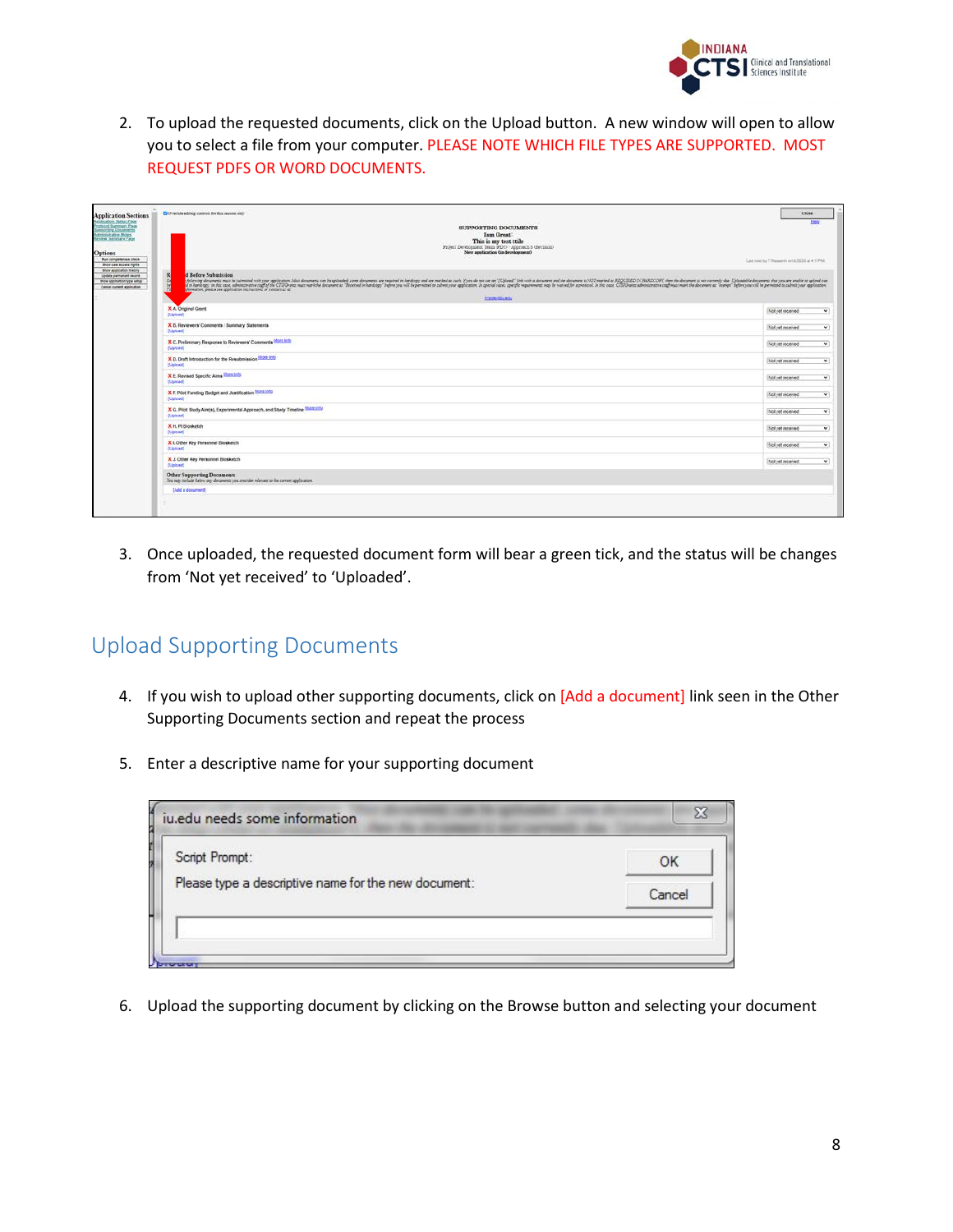

| Upload a File - Internet Explorer                                       | ≘      |   |
|-------------------------------------------------------------------------|--------|---|
| https://webcamp.iusm.iu.edu/WebCAMP/SourceCode/UploadFile.cfm?NewFileDe |        |   |
| Upload a File                                                           |        |   |
|                                                                         | Browse |   |
| <b>Proceed with upload</b>                                              |        |   |
|                                                                         | 4100%  | Ж |

7. When the document is successfully uploaded, it will be listed in the 'Other supporting documents' section, with links that will allow you to view the uploaded document, replace it with a new version, or remove the document

#### <span id="page-8-0"></span>Run Completeness Check

8. Return to the Application Status Page (link on the left) and click on the 'Run Completeness Check' link seen on the left.

| polication Status Page<br>docol Summary Page<br>Iministrative Notes | <b>APPLICATION STATUS PAGE</b><br><b>Iam Successful:</b><br>This is a test for the users guide<br>Pilot Funding for Research Use of Core Facilities (Fall) - 2020.09<br>New application (in development)    |                   |  |
|---------------------------------------------------------------------|-------------------------------------------------------------------------------------------------------------------------------------------------------------------------------------------------------------|-------------------|--|
| <b>Iptions</b>                                                      |                                                                                                                                                                                                             |                   |  |
| <b>Run completeness check</b>                                       | Pilot Funding for Research Use of Core Facilities (Fall) - 2020.09                                                                                                                                          | $\checkmark$      |  |
| Show user access rights                                             | New application Amendment                                                                                                                                                                                   |                   |  |
| Show application history                                            |                                                                                                                                                                                                             |                   |  |
| Update permanent record                                             |                                                                                                                                                                                                             |                   |  |
| Show application type setup                                         | Some required data are missing from your application.                                                                                                                                                       |                   |  |
| <b>Print selected section</b><br>Cancel current application         | You can view details of missing data by clicking the "Run Detailed Completeness Check" link below.<br>When all required fields have been completed, you will see a "Submit for Review" button on this page. |                   |  |
|                                                                     | please contact CTSIGrants administration for assistance.                                                                                                                                                    |                   |  |
|                                                                     | Section                                                                                                                                                                                                     | <b>Status</b>     |  |
|                                                                     | General Protocol Information (Summary Page)                                                                                                                                                                 | <b>INCOMPLETE</b> |  |
|                                                                     | Applicant Demographics                                                                                                                                                                                      | COMPLETE          |  |
|                                                                     | Supporting Documents                                                                                                                                                                                        | <b>INCOMPLETE</b> |  |
|                                                                     | <b>Run Detailed Completeness Check</b>                                                                                                                                                                      |                   |  |
|                                                                     |                                                                                                                                                                                                             |                   |  |

9. This will display the status of your application, and inform you if any mandatory fields have been left unanswered with yellow highlight. If completed, there will be no highlighted fields, as seen in the screenshot below: